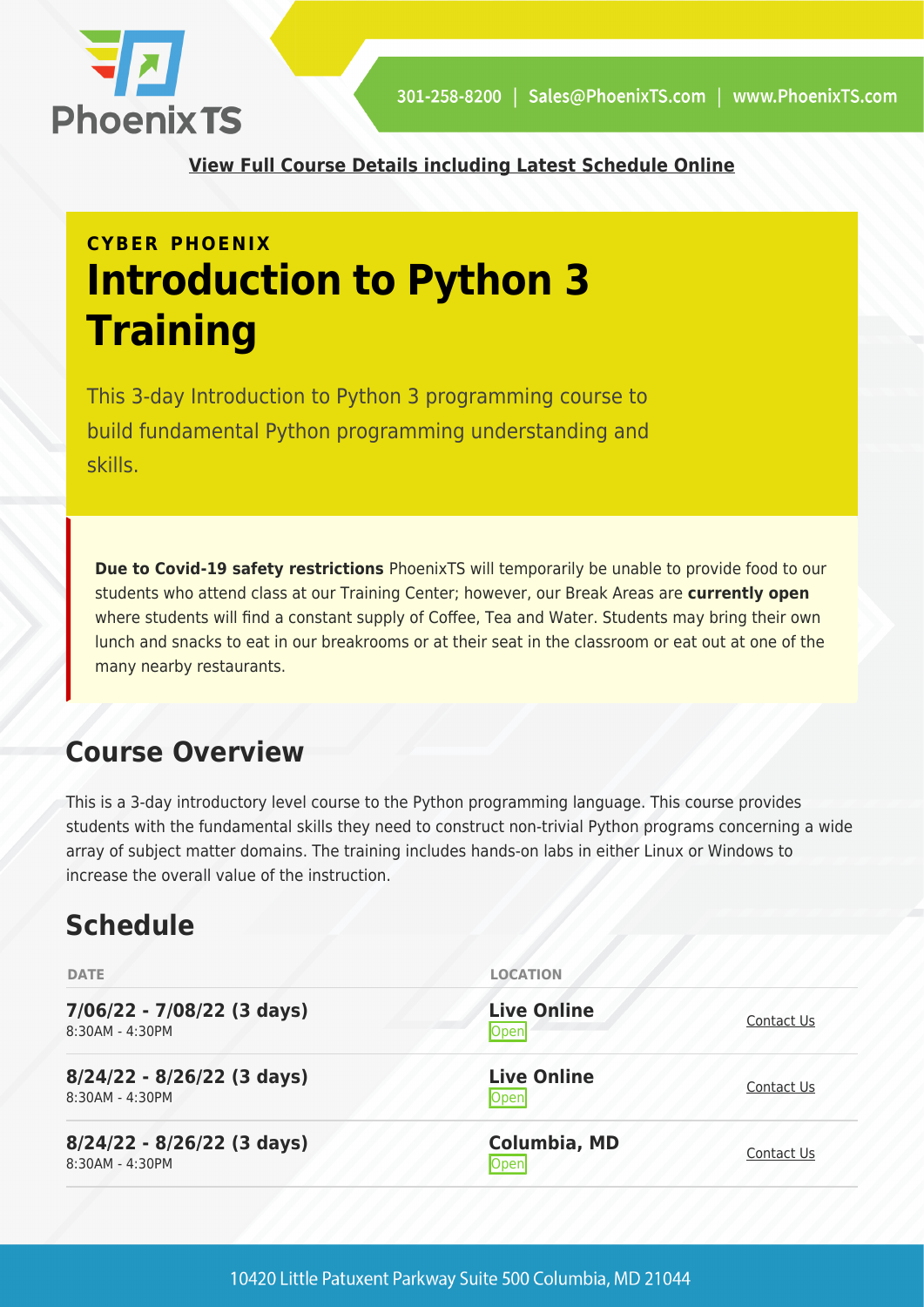

301-258-8200 | Sales@PhoenixTS.com | www.PhoenixTS.com

| <b>DATE</b>                                       | <b>LOCATION</b>                       |            |
|---------------------------------------------------|---------------------------------------|------------|
| 10/03/22 - 10/05/22 (3 days)<br>8:30AM - 4:30PM   | <b>Tysons Corner, VA</b><br>Open      | Contact Us |
| $10/10/22 - 10/12/22$ (3 days)<br>8:30AM - 4:30PM | <b>Live Online</b><br>Open            | Contact Us |
| 10/10/22 - 10/12/22 (3 days)<br>8:30AM - 4:30PM   | <b>Columbia, MD</b><br>Open           | Contact Us |
| 12/05/22 - 12/07/22 (3 days)<br>8:30AM - 4:30PM   | <b>Tysons Corner, VA</b><br>Open      | Contact Us |
| 12/05/22 - 12/08/21 (3 days)<br>8:30AM - 4:30PM   | <b>Live Online</b><br>$\mathsf{Open}$ | Contact Us |
| 12/05/22 - 12/07/22 (3 days)<br>8:30AM - 4:30PM   | <b>Columbia, MD</b><br>Open           | Contact Us |
| $1/25/23 - 1/27/23$ (3 days)<br>8:30AM - 4:30PM   | <b>Tysons Corner, VA</b><br>Open      | Contact Us |
| $2/01/23 - 2/03/23$ (3 days)<br>8:30AM - 4:30PM   | <b>Live Online</b><br><b>Open</b>     | Contact Us |
| $2/01/23 - 2/03/23$ (3 days)<br>8:30AM - 4:30PM   | Columbia, MD<br>Open                  | Contact Us |
| $4/26/23 - 4/28/23$ (3 days)<br>8:30AM - 4:30PM   | <b>Tysons Corner, VA</b><br>Open      | Contact Us |
| $5/03/23 - 5/05/23$ (3 days)<br>8:30AM - 4:30PM   | <b>Live Online</b><br>Open            | Contact Us |
| 5/03/23 - 5/05/23 (3 days)<br>8:30AM - 4:30PM     | Columbia, MD<br>Open                  | Contact Us |
| $8/23/23 - 8/25/23$ (3 days)<br>8:30AM - 4:30PM   | <b>Tysons Corner, VA</b><br>Open      | Contact Us |
| $8/30/23 - 9/01/23$ (3 days)<br>8:30AM - 4:30PM   | <b>Live Online</b><br>Open            | Contact Us |
| $8/30/23 - 9/01/23$ (3 days)<br>8:30AM - 4:30PM   | <b>Columbia, MD</b><br>Open           | Contact Us |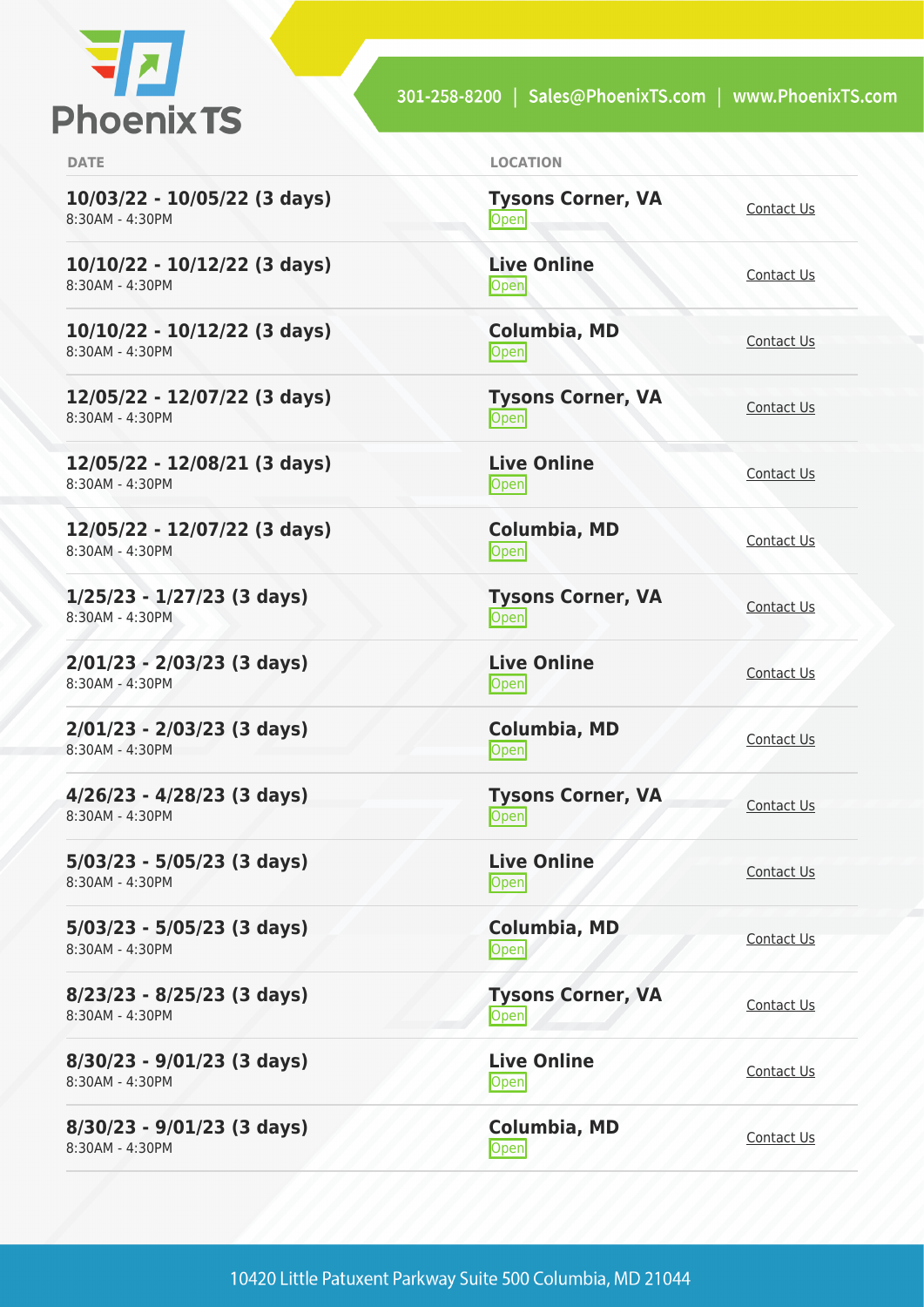

**DATE LOCATION**

**11/20/23 - 11/22/23 (3 days)** 8:30AM - 4:30PM

**11/27/23 - 11/29/23 (3 days)** 8:30AM - 4:30PM

**11/27/23 - 11/29/23 (3 days)** 8:30AM - 4:30PM

**Tysons Corner, VA Open** [Contact Us](https://phoenixts.com/schedule/more-info/?class=31095)

**Live Online** <u>[Contact Us](https://phoenixts.com/schedule/more-info/?class=31096)</u>

**Columbia, MD** [Contact Us](https://phoenixts.com/schedule/more-info/?class=31103)<br>Open

## **Course Outline**

Introduction to Python Module 1: Python Basics Module 2: Functions and Modules Module 3: Math Module 4: Python Strings Module 5: Iterables, Sequences, Dictionaries, and Sets Module 6: Flow Control Module 7: Virtual Environments Module 8: Regular Expressions Module 9: Unicode and Encoding Module 10: File Processing Module 11: Exception Handling Module 12: Python Dates and Times Module 13: Running Python Scripts from the Command Line

## **FAQs**

#### **Who should take this course?**

This course is ideal for professionals who benefit from Python programming skills or individuals looking to begin a programming career.

#### **What is the recommended experience for this course?**

Students should have minimal experience with or knowledge of one of these programming language, such as C, C++, Perl, Java, Ruby, VB or other equivalent languages.

**Due to Covid-19 safety restrictions** PhoenixTS will temporarily be unable to provide food to our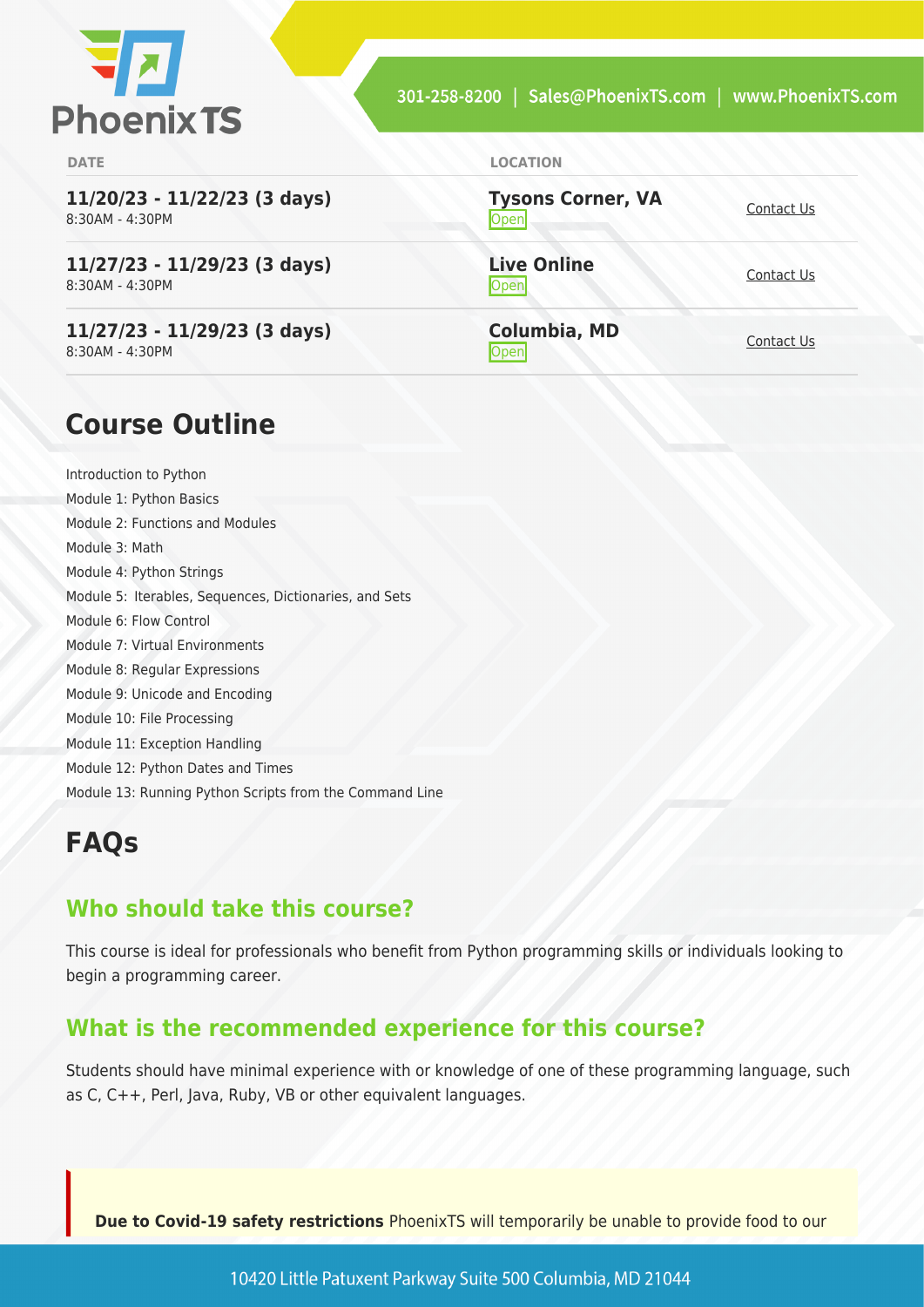

students who attend class at our Training Center; however, our Break Areas are **currently open** where students will find a constant supply of Coffee, Tea and Water. Students may bring their own lunch and snacks to eat in our breakrooms or at their seat in the classroom or eat out at one of the many nearby restaurants.

# Starting at **\$2,500**





#### Price Match Guarantee

We'll match any competitor's price quote. Call us at 240-667-7757.

### Included in this **Introduction to Python 3 Training**

3 days instructor-led training

10420 Little Patuxent Parkway Suite 500 Columbia, MD 21044